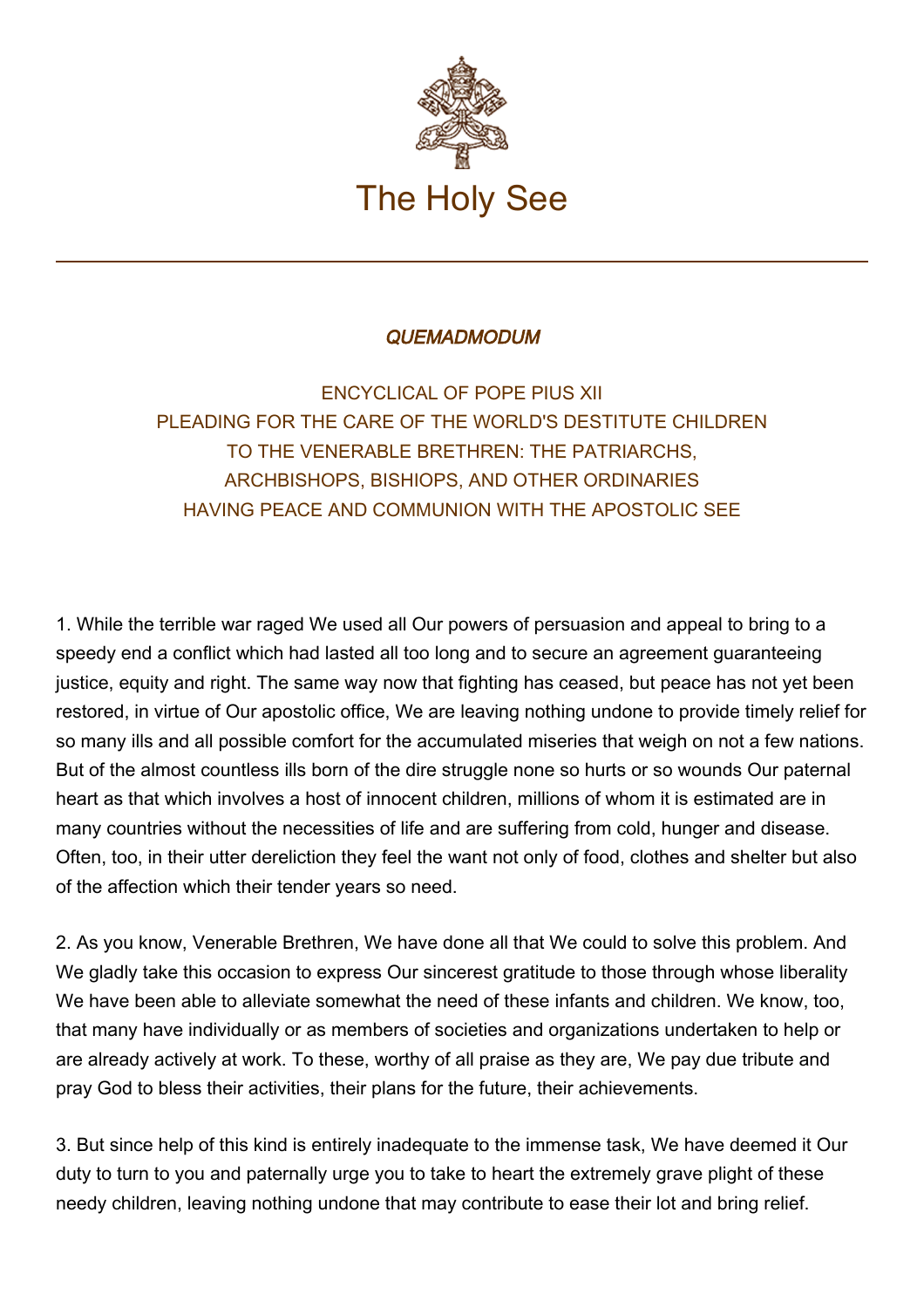4. We ordain, therefore, that in each of your dioceses you assign a day on which public prayers will be offered to appease God's anger and on which through your priests you will admonish the faithful of this urgent need and exhort them to support by their prayers, good works and offerings every movement that is directing its forces fully and effectively for the succor of needy and abandoned children.

5. This is a problem, of course, which touches all citizens, whatever be their views, if only their hearts respond to the appeals of nature and religion. But it belongs, in a special sense, to Christians who should see stamped on these poor destitute little brothers the image of the Divine Child and who are bound to heed those words: "Amen I say to you, as long as you did it for one of these, the least of my brethren, you did it for me" (*Matt.* 25, 40).

6. Let all remember and reflect that these children will be pillars of the next generation and that it is essential that they grow up healthy in mind and body if we are to avoid a race infected with sickness and vice. Nobody should hesitate, then, to contribute time and money to a cause so opportune and essential. Those who are themselves less wealthy should give what they can with open hand and willing heart. Those who live in luxury should reflect and remember that the indigence, hunger and nakedness of these children will constitute a grave and severe indictment of them before God, the Father of mercies, if they harden their hearts and do not contribute generously. All, finally, should be convinced that their liberality will not be loss but gain, for we can safely say that one who gives from his means to the poor is lending to God Who, in His own time, will repay his generosity with abundant interest.

7. We firmly trust that, as in Apostolic times, when the Christian population of Jerusalem was subjected to poverty and persecution, the rest of the faithful throughout the world contributed their prayers and material aid. (Cf. I Cor. 16,1) so now, too, all will be inspired and animated by the same charity and will help as much as they can. This they should do, as We have said, especially by fervent prayer to our most merciful Redeemer. For, as you know, fervent prayer carries with it a mystic power that penetrates Heaven and calls down supernatural light and Divine impulses to illumine men's minds and incline their wills to good, to persuade and move them to charity.

8. Let us recall that in every age the Church has exercised the most diligent care of the young and has rightly deemed this as an official mission assigned in a very special way to her charity. And as she did this and continues to do it, she undoubtedly was following in the footsteps and obeying the injunctions of her Divine Founder, Who, gently gathering the children around Him, said to the Apostles who rebuked their mothers: "Let the little children come to me, and do not hinder them, for of such is the kingdom of God" (*Mark* 10, 14). For Christ, as Our predecessor of immortal memory, Leo the Great, very well says, "loves childhood which He had first assumed in mind and body. Christ loves childhood, the school of humility, the norm of innocence, the model of meekness. Christ loves childhood towards which He directs morality, to which He leads back the old age of men. Those whom He calls to His eternal kingdom above He inspires to follow His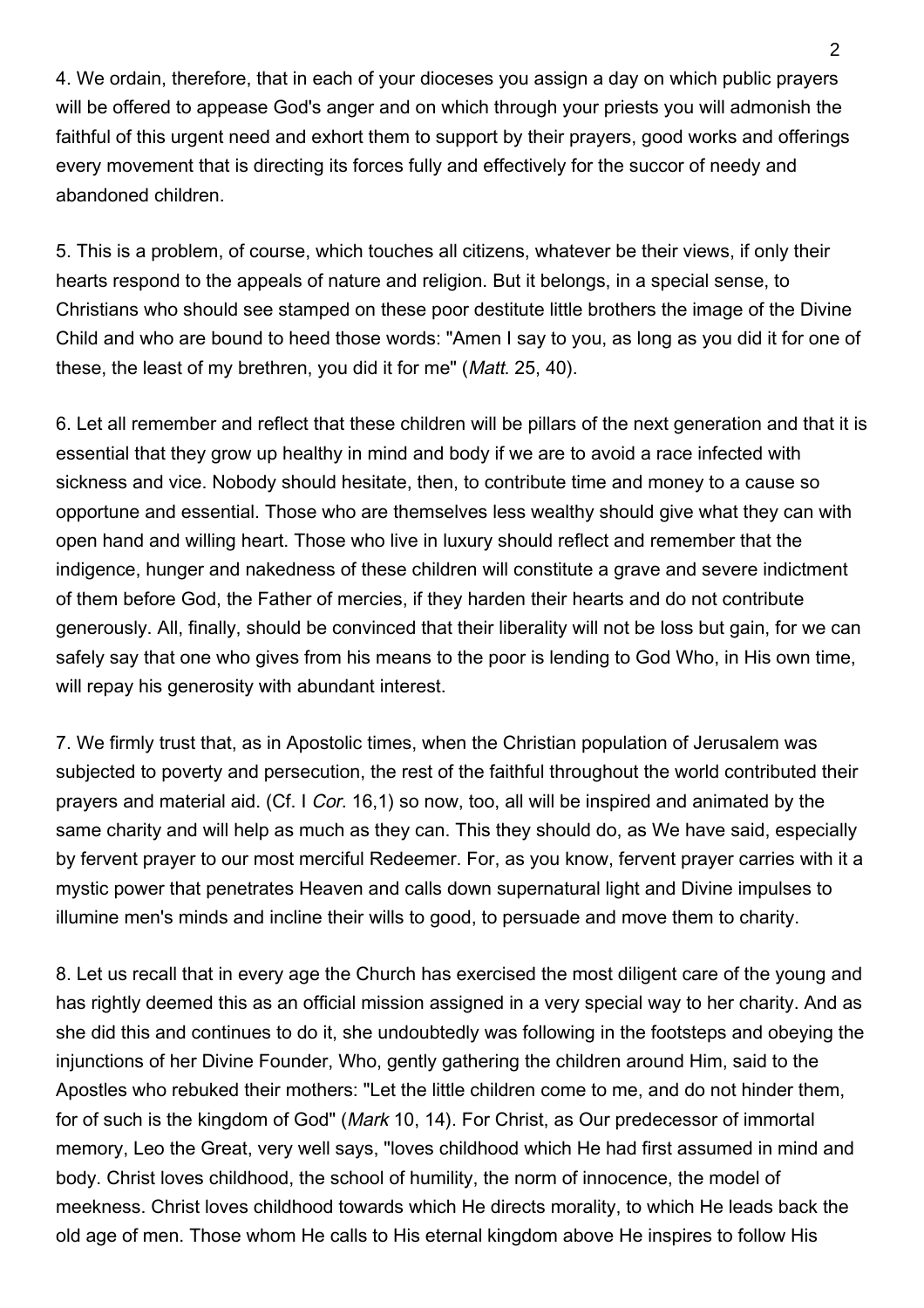example" (Serm. XXXVII C. 3, ML 54, 258 C).

9. In the light of such words and sentiments, Venerable Brethren, you see with what love, diligence and care the Church looks after infants and children following the lead of her Founder. While she exercises all possible care to see that they be provided with food, shelter and clothing for their bodies, she does not ignore or neglect their souls which - born, so to speak, from the breath of God - seem to portray the radiant beauty of Heaven. Her first care and endeavor is, then, to preserve their innocence from stain and provide for their eternal salvation.

10. Accordingly, there are numberless institutions and organizations to educate the young, form them to solid virtue, and satisfy their needs in education as they grow in mind and body. In this important field, as you know, many Religious Orders and congregations of men and women are laboring with admirable zeal and effect, and their prudent, alert, devoted activity is making a magnificent contribution to the progress of Church and State. This is being done not only in civilized countries, with large and excellent results, but also among uncultured peoples or those which the light of Christian truth has not yet reached, where missionary endeavor and, especially, the Pontifical Society of the Holy Childhood, rescues so many children and infants from the slavery of the devil and of wicked men, procuring for them the freedom of the children of God, and trains them to be members of civilized society.

11. But at this tragic moment of history, when - alas - material and spiritual ruins are piled high, these providential charitable enterprises, which, perhaps, seemed capable of dealing with normal needs of this kind are certainly inadequate. For, Venerable Brethren, We almost seem to see with Our own eyes the vast hosts of children weakened or at death's door through starvation. They hold out their little hands asking for bread "and there is no one to break it unto them" (Lam. 4, 4). Without home, without clothing, they shiver in the winter cold and die. And there are no fathers or mothers to warm and clothe them. Ailing, or even in the last stages of consumption, they are without the necessary medicines and medical care. We see them, too, passing before Our sorrowful gaze, wandering through the noisy city street, reduced to unemployment and moral corruption, or drifting as vagrants uncertainly about the cities, the towns, the countryside, while no one - alas - provides safe refuge for them against want, vice and crime.

12. How, then, can We desist, Venerable Brethren, when We love those children of Ours so intensely in the heart of Jesus Christ (*Philip* 1, 8); how can We desist from appealing again and again to you all individually and collectively and to all throughout the world who, like you, are inspired with a sense of mercy and piety, so that the full force of Christian charity - and it is a mighty force - may be pooled by willing and generous souls in order to mitigate and relieve their piteous condition.

13. Let us use all the means that modern progress offers or recommends. Let new methods be devised which may, through the cooperation of all provide an effective remedy for present ills and